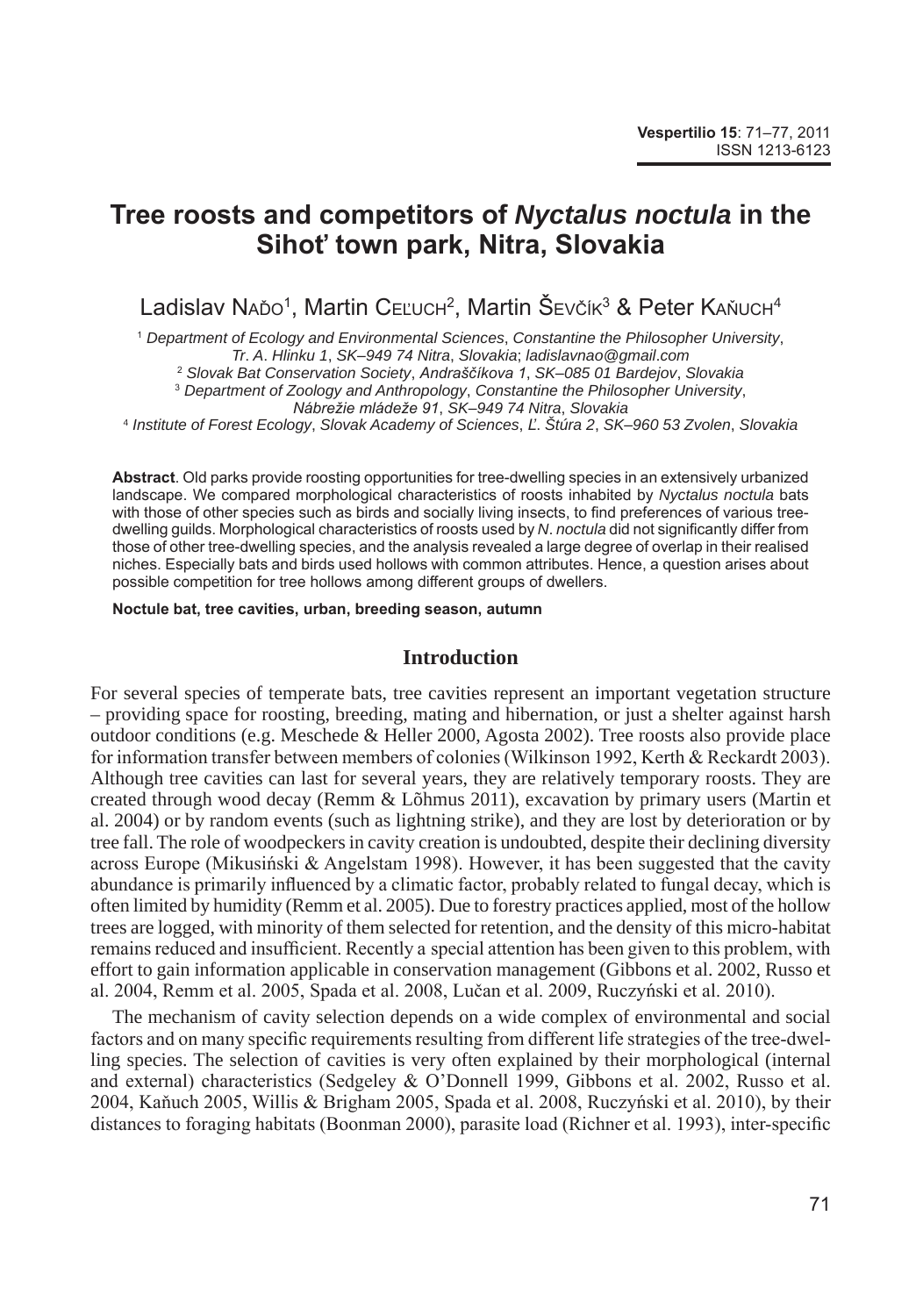(Newton 1994, Perkins 1996) and intra-specific (Poonswad et al. 2005) competition with other tree dwellers, and predation risk (Martin 1993). The most leading factor driving the selection is microclimate, which seems to result from interaction of morphological characteristics and ability to intercept solar radiation of a roost (Sedgeley & O'Donnell 1999). Combination of temperature and humidity (Kerth et al. 2001, Sedgeley 2001, Willis & Brigham 2005) has a major impact on tree-hollow occupancy. Selecting roosts with specific microclimate conditions is important for maintaining positive energy budgets. Higher temperature helps tree dwellers to reproduce more efficiently (Racey 1973, Racey & Swift 1981, Webb 1987).

Studies on the use of tree roosts have been carried out mostly in managed and unmanaged woodlands. Although old parklands may represent "islands" of favourable habitats, providing a wide variety of roosting opportunities for tree-dwelling species in an extensively urbanized landscape, studies aimed at bats inhabiting such habitats are rather rare (e.g. Červený & Bürger 1989, Glendell & Vaughan 2002, Kaňuch 2005). Populations of bats and birds in this environment may achieve very high densities (Červený & Bürger 1989, Kaňuch 2005), so the interactions among the cavity-dwelling fauna may be more intensive than in other habitats.

In this study we compared morphological characteristics of roosts inhabited by bats with other groups of tree-dwelling species (birds and socially living insects) in the same area during two major periods of the season (nesting of birds, formation of bat harems).

# **Material and methods**

#### *Study area*

The study was conducted in the Sihoť town park (Nitra, western Slovakia, 48° 18' N, 18° 04' E; 140 m a. s. l.), with an area of 30 ha. The park has been formed from an alluvial forest in abandoned meanders of the Nitra river. Lime (*Tilia cordata*) and birch (*Betula pendula*) are dominant tree species, ash (*Fraxinus excelsior*) and aspen (*Populus nigra* variety *Italica*) are less abundant. The original tree species composition has been reduced and extended with various introduced ornamental species. After regulation of the river bed, the remains of river meanders have been transformed into a system of lakes which are (together with the nearby river) the most used foraging habitats of bats. A numerous bat fauna (10 species) has been recorded in this area (Ševčík & Ceľuch 2006). However, only one regular tree-dwelling species *Nyctalus noctula* (Schreber, 1774) has been actually found there (Ceľuch et al. 2007).

#### *Data collection and analysis*

Locations of most of the cavities were obtained from a former study (Cel'uch et al. 2007) conducted in this area. The roosts of *N*. *noctula*, with social calls audible at rather long distances (cf. Stratmann 1978), were found mostly acoustically. All hollows were checked visually by climbing techniques at approximately two-week intervals from April to December 2009 (in total 18 visits per hollow). To obtain information about the species presence in the roosts of complicated shape, a mirror and a flashlight were used for inspection. The following internal and external morphological characteristics of tree hollows were taken: entrance diameter, internal height above and below hollow entrance, internal hollow diameter, trunk diameter at the entrance, entrance height above the ground, trunk diameter at the breast height (DBH). In most cases, it was almost impossible to estimate the origin of the cavity. Therefore, this characteristic has been excluded from analysis.

To test the differences in morphology between occupied and unoccupied hollows, and to find differences in preferences among groups of tree-dwelling animals (i.e. to distinguish their realized niches), the Discriminant Function Analysis (DFA) was used. To maintain normal distribution, the data for this analysis were transformed by natural logarithm. Statistical calculations were performed using the Statistica 8 software (StatSoft, Inc.).

### **Results**

Altogether 40 tree cavities were found on 29 trees, strongly varying in their morphological characteristics (Table 1). Noctule bats used tree hollows over the whole season, the highest total abundance was observed during autumn (95 ind.) when they used tree hollows for mating. The estimated maximum density of this species was approximately  $0.32$  ind×ha<sup>-1</sup>. The number of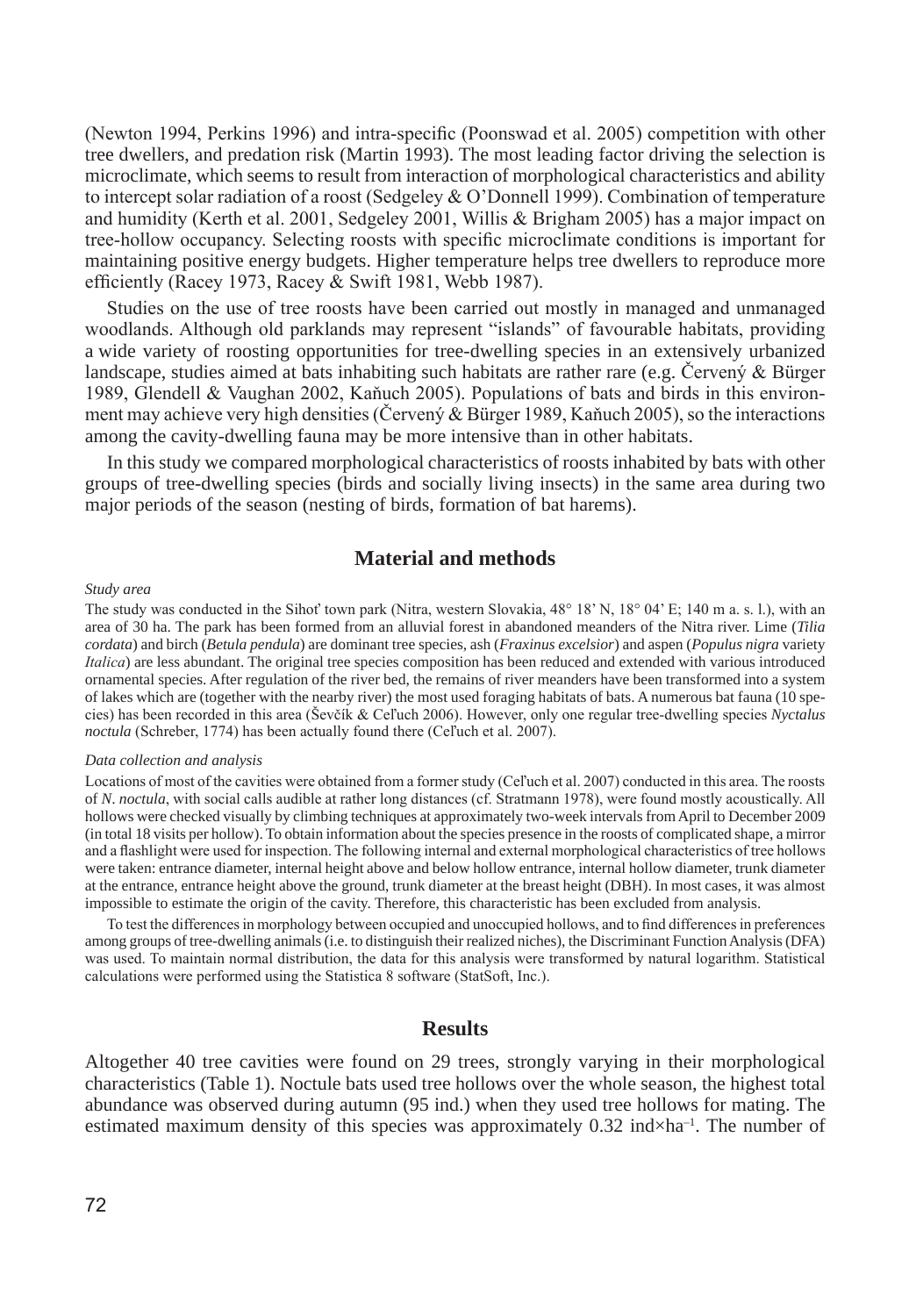| variable / parameter                                    | all tree hollows |             | Nyctalus noctula |           |
|---------------------------------------------------------|------------------|-------------|------------------|-----------|
|                                                         | median           | range       | median           | range     |
| entrance diameter / priemer vstupného otvoru [cm]       | 5                | $3 - 8$     | 5                | $3 - 6$   |
| internal hollow diameter / vnútorný priemer dutiny [cm] | 21               | $9 - 36$    | 23               | $13 - 34$ |
| height above the entrance / výška nad vchodom [cm]      | 12               | $0 - 125$   | 10               | $0 - 67$  |
| height below the entrance / hibka dutiny [cm]           | 17               | $0 - 60$    | 18               | $0 - 60$  |
| trunk diameter / priemer kmeňa [cm]                     | 147              | 68-262      | 130              | 68-220    |
| DBH / priemer kmeňa (vo výške pŕs) [cm]                 | 223              | $111 - 465$ | 250              | 119-346   |
| entrance height / výška vstupného otvoru [cm]           | 543              | 132-800     | 530              | 260-800   |

Table 1. Morphology of all tree hollows (*n*=40) and cavities used by *Nyctalus noctula* for roosting (*n*=27) Tab. 1. Rozmery všetkých stromových dutín (*n*=40) a dutín obsadzovaných *Nyctalus noctula* (*n*=27)

hollows occupied by bats during one check ranged from 3 to 20, with an average of 11.7. Apart of regular presence of *N*. *noctula*, a solitary individual of *Myotis daubentonii* (Kuhl, 1817) was recorded once in the study period. The birds were present in hollows during the breeding season only. This local community comprised nests of *Dendrocopos major* (Linnaeus, 1758) in one hollow, *Sturnus vulgaris* (Linnaeus, 1758) in six hollows, and *Sitta europaea* Linnaeus, 1758 in one hollow.

The average overall rate of occupancy was 40.4%. The lowest occupancy of hollows was registered in December (6.8%), whereas the highest in September (59.1%) (Fig. 1). Thirteen cavities (32.5% of all roosts) were occupied exclusively by noctules. Seven cavities (17.5%) were used exclusively by insects and only one roost exclusively by birds (2.5%). Altogether 15 cavities (37.5%) were used by both bats and birds (separately in time). Socially living hymenopterans such as wasps and bees were recorded in tree-hollows over the whole observed season. Only four roosts exhibited negative occupancy. The classification according DFA for the breeding season (April – June) contained all three groups of dwellers (bats, birds and insects) and unoccupied cavities. This model was not significantly different from random (Wilks'  $\lambda$ =0.49;  $F_{(12, 61)}$ =1.58; p>0.05)



Fig. 1. Occupancy of tree hollows by *Nyctalus noctula* (black), birds (light grey) and bees or wasps (dark grey) during the season (*n*=40 roosts). Each column represents one check at two-week intervals.

Obr. 1. Obsadenie stromových dutín druhom *Nyctalus noctula* (čierna), vtákmi (svetlo sivá) a včelami alebo osami (tmavo sivá) počas sezóny (*n*=40). Stĺpce predstavujú kontroly, robené v dvojtýždňových intervaloch.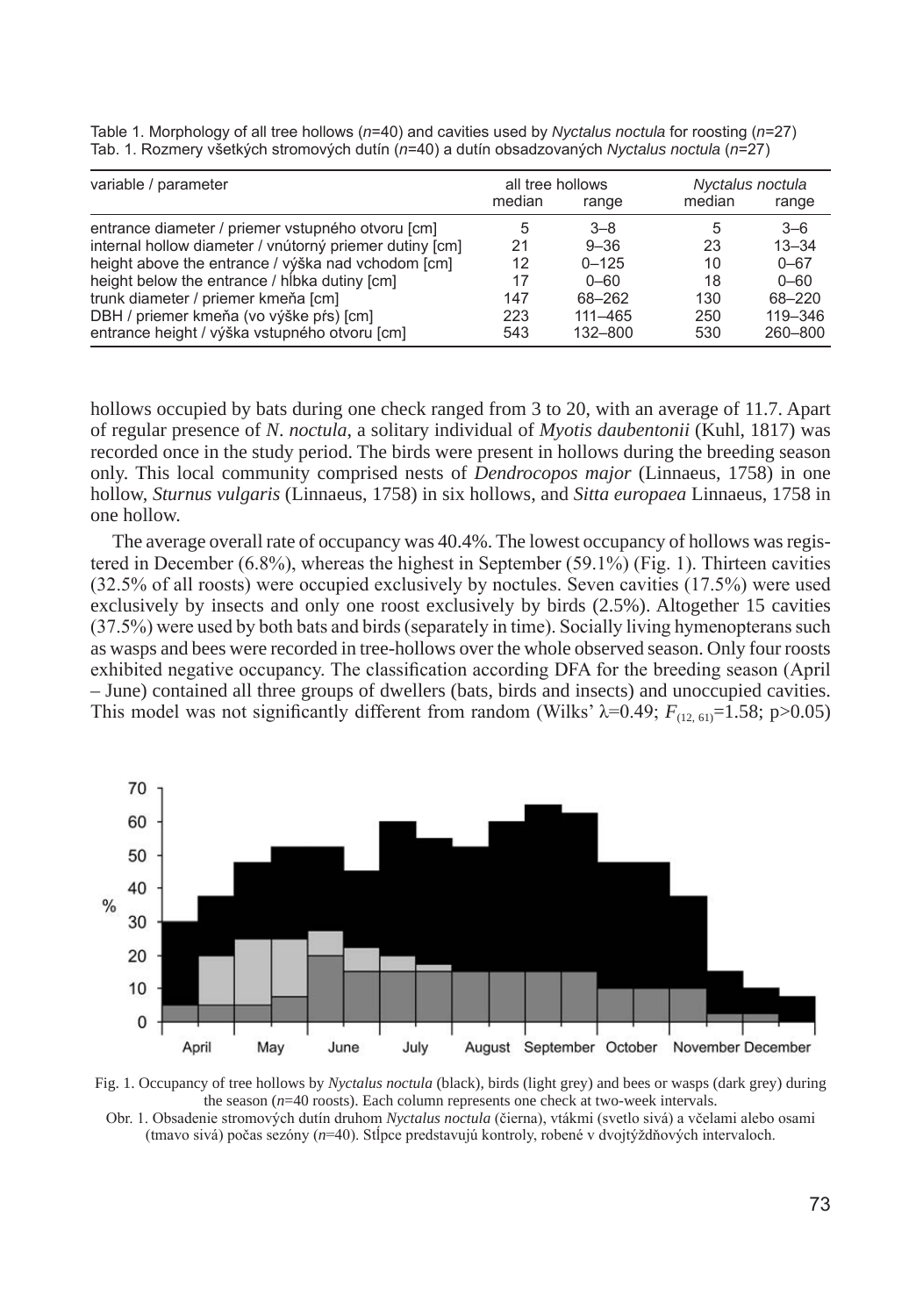Table 2. Standardized coefficients of canonical variables which entered the model Tab. 2. Štandardizované koeficienty kanonických premenných, ktoré boli použité v testovanom modeli

| variable / parameter                                           | root 1   | root 2   | root 3   |
|----------------------------------------------------------------|----------|----------|----------|
| internal hollow diameter / vnútorný priemer dutiny [cm]        | $-0.679$ | 0.457    | 0.633    |
| entrance diameter / priemer vstupného otvoru [cm]              | 0.478    | $-0.665$ | 0.466    |
| trunk diameter at hollow entrance / priemer kmeňa [cm]         | 0.801    | 0.329    | 0.649    |
| internal height above hollow entrance / výška nad vchodom [cm] | $-0.694$ | $-0.593$ | $-0.017$ |
| eigenvalues                                                    | 0.636    | 0.229    | 0.015    |
| cumulative proportion / kumulativny podiel                     | 0.721    | 0.981    | 1.000    |

and no discriminant root was significant (Fig. 2A). The model constructed for the autumn season (July–December) contained only two groups of dwellers, bats and insects as well as unoccupied hollows. The overall classification for this season was significantly different from random (Wilks'  $\lambda$ =0.51;  $F_{(8,48)}$ =2. 40; p=0.029). But only the first discriminant root was statistically significant  $(\chi^2=17.16; df=8; p=0.029)$ . The variables entering the model (*F*-remove=3.27) were: trunk diameter, height above entrance, entrance diameter and internal hollow diameter. The first discriminant function (Root 1) was weighted positively by trunk diameter and negatively by height above the entrance and internal hollow diameter (Fig. 2B). This root explained 72.1% of the data variation (Table 2); however, the correct classification rate was only 69.4%.

## **Discussion**

Although roosting opportunities for bats are rare in an urbanized landscape, in our study we did not find as high population density as could be expected (see Červený & Bürger 1989 or Kaňuch



Fig. 2. Discrimination among different tree-dwelling guilds (*Nyctalus noctula* – circles, birds – triangles, bees or wasps – squares, unoccupied – crosses) in the breeding (A) and autumn (B) seasons in canonical analysis scatterplots (variables entering the models are shown in Table 2).

Obr. 2. Rozlíšenie rôznych gíld využívajúcich stromové dutiny (*Nyctalus noctula* – kruhy, vtáky – trojuholníky, včely alebo osy – štvorce, nevyužívané dutiny – krížiky) v hniezdnej sezóne (A) a na jeseň (B), ako výsledok kanonickej analýzy (premenné použité v modeli sú uvedené v tab. 2).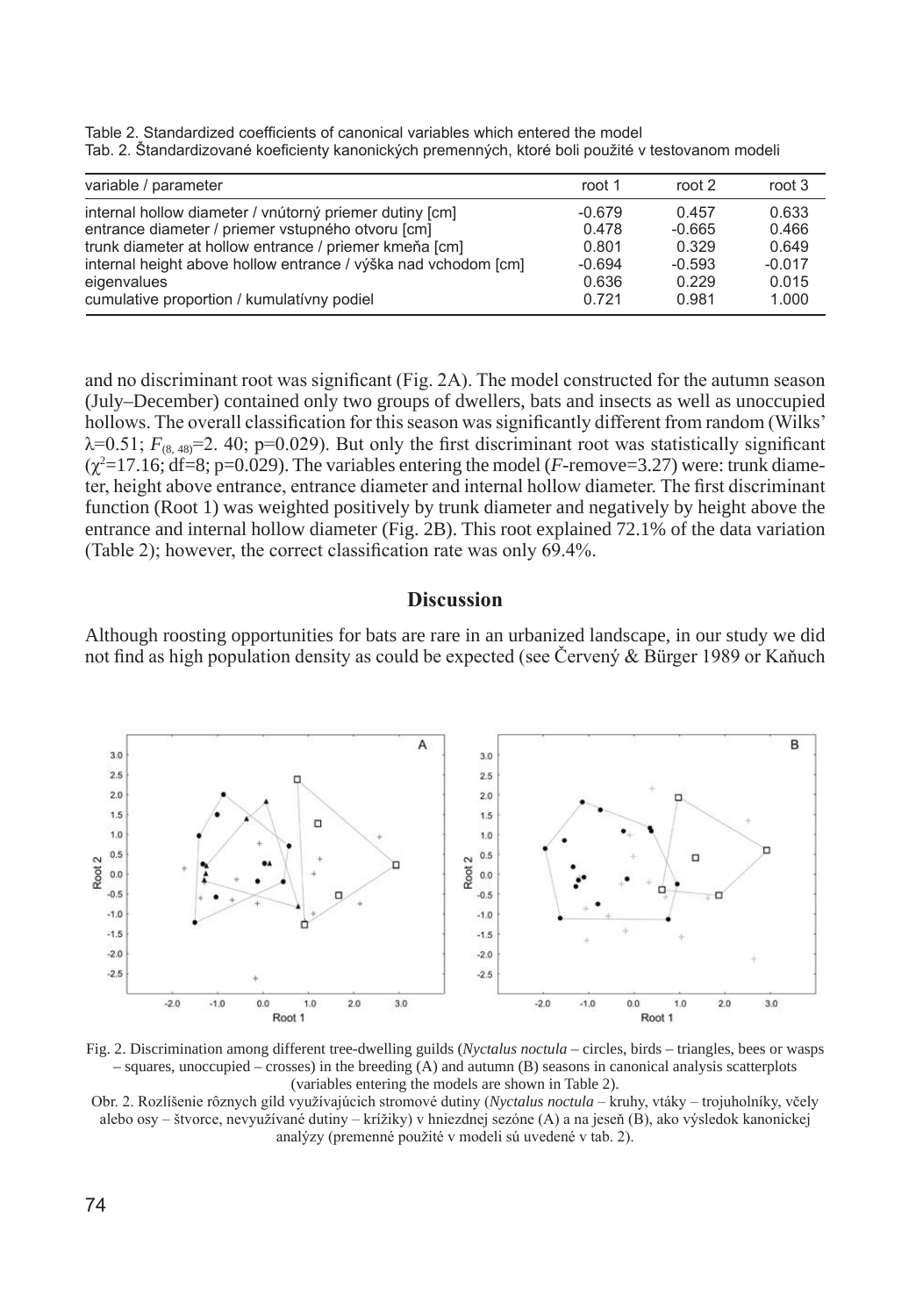2005). This can be explained by low density of natural hollows in the managed parkland. Since noctule bats respond to the decreasing amount of suitable roost trees by selecting habitats offering them the highest potential number of roosts (Ruczyński et al. 2010), such low density in the town park of Nitra could be a result of the recent urbanisation process of this species (e.g. Ceľuch et al. 2006). Abundant artificial roosts (prefab houses) are available outside the tree vegetation. Generally, the species composition recorded in the cavities was similar as in other surveys from this area (Krištín 1974, Ceľuch et al. 2007).

Characteristics of roosts used by *N*. *noctula* did not significantly differ from those of the other tree-dwelling species. The observed degree of overlap in cavity morphology either indicates that (1) the number of hollows was in surplus compared to requirements of the studied groups, or (2) other variables not measured in this study affected occupancy and selection of the hollows.

The results of the presented study do not give evidence of the importance of structural characteristics for different tree-dwelling species (cf. Gibbons et al. 2002). The coexistence of different groups of animals in a common environment is enabled by differences in their realized niches. In an ideal case, the realized niches of the tree-dwelling species will not overlap, and each group will occupy hollows with different morphological characteristics. However, in our study area especially bats and birds shared hollows with common attributes and a considerable overlap between them. Although observations of direct interactions between these species are only anecdotal (Mason et al. 1972, Sparks et al. 2003); questions arise about possible competition for tree-hollows among different groups of dwellers. Such situation may occur not only in two separate guilds but also within the group itself. Here, the structural characteristics of tree cavities were found determining for several bat species (e.g. Sedgeley & O'Donnell 1999, Boonman 2000, Gibbons et al. 2002, Russo et al. 2004, Kaňuch 2005). Due to similarities in some characteristics, a potential for niche overlap was suggested (Timpone et al. 2009). However, we suggest that the structural characteristics, determining also the microclimate (Kerth et al. 2001, Sedgeley 2001), play only one of the roles in the roost-site selection of tree-dwelling species.

# **Súhrn**

**Stromové dutiny a konkurenti** *Nyctalus noctula* **v mestskom parku Sihoť, Nitra**. Staré parky poskytujú v intenzívne urbanizovanej krajine úkrytové možnosti pre živočíchy využívajúce stromové dutiny. Rozdiely v preferenciách medzi jednotlivými skupinami živočíchov sme porovnávali na základe morfologických charakteristík úkrytov využívaných netopiermi *N*. *noctula* a ostatnými živočíchmi (vtáky a sociálny hmyz). Morfologické charakteristiky úkrytov využívanými *N*. *noctula* sa nelíšili od charakteristík dutín ostatných druhov a analýzy naznačujú vysoký stupeň prekrytia ník. Najmä netopiere a vtáky využívali dutiny rovnakých rozmerov. Tento fakt otvára otázky možnej konkurencie medzi rôznymi skupinami druhov využívajúcimi stromové dutiny.

#### **Acknowledgements**

We would like to acknowledge the staff of the Ponitrie Protected Landscape Area Administration (Nitra) for their help with the equipment. For help with data collection we thank (in alphabetical order) Tatiana Aghová, Katarína Bahnová, Lucia Domaracká, Renáta Džubáková, Jozef Gallik, Laura Hodálová, Denisa Löbbová, Marta Miklášová, Jozef Sluka, Dominik Smažák, Tomáš Veselovský. Preparation of this paper was partly supported by the grant VEGA 2/0110/09.

#### **References**

AgostA s. J., 2002: Habitat use, diet and roost selection by the big brown bat (*Eptesicus fuscus*) in North America: a case for conserving an abundant species. *Mammal Review*, **32**: 179–198.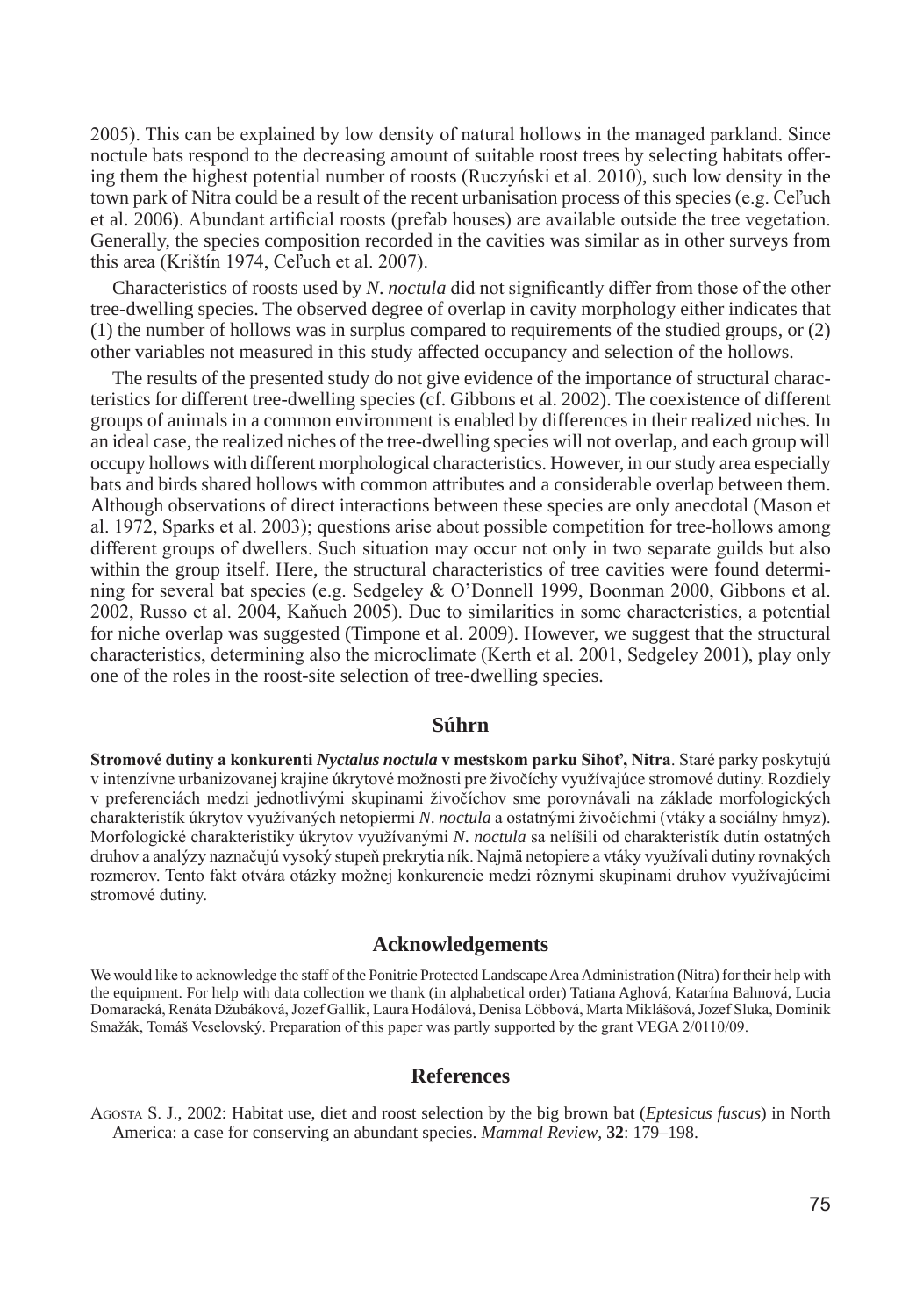- boonMAn M., 2000: Roost selection by noctules (*Nyctalus noctula*) and Daubenton's bats (*Myotis daubentonii*). *Journal of Zoology*, *London*, **251**: 385–389.
- ceľuch M., dAnKo Š. & Kaňuch P., 2006: On urbanisation of *Nyctalus noctula* and *Pipistrellus pygmaeus*  in Slovakia. *Vespertilio*, **9–10**: 219–221.
- ceľuch M., Ševčík M. & nemček M., 2007: Stromové dutiny ako konkurenčné prostredie živočíchov [Foraging assemblages and roosts of bats in the City park Sihot' in Nitra]. P.: 8. In: STLOUKAL E. (ed.): *Zborník abstraktov z konferencie 13*. *Feriancove dni* [*Proceedings of Abstracts from the 13th Ferianc Days Conference*]. Faunima, Bratislava, 56 pp (in Slovak).
- čeRvený J. & büRgeR P., 1989: Density and structure of bat community occupying an old park at Žihobce (Czechoslovakia). Pp.: 475–488. In hAnáK v., horáček i. & gAisleR J. (eds.): *European Bat Research 1987*. Charles University Press, Prague, 718 pp.
- GIBBONS P., LINDENMAYER D. B., BARRY S. C. & TANTON M. T., 2002: Hollow selection by vertebrate fauna in forests of southeastern Australia and implications for forest management. *Biological Conservation*, **103**: 1–12.
- GLENDELL M. & VAUGHAN N., 2002: Foraging activity of bats in historic landscape parks in relation to habitat composition and park management. *Animal Conservation*, **5**: 309–316.
- Kaňuch P., 2005: Roosting and population ecology of three syntopic tree-dwelling bat species (*Myotis nattereri*, *M*. *daubentonii* and *Nyctalus noctula*). *Biologia*, *Bratislava*, **60**: 579–587.
- KERTH G. & RECKARDT K., 2003: Information transfer about roosts in female Bechstein's bats: an experimental field study. *Proceedings of the Royal Society of London*, *Series B*: *Biological Sciences*, **270**: 511–515.
- KeRth g., WeissMAnn K. & Konig b., 2001: Day roost selection in female Bechstein's bats (*Myotis bechsteinii*): a field experiment to determine the influence of roost temperature. *Oecologia*, **126**: 1–9.
- Krištín A., 1974: *Výskyt a ochrana chránených druhov živočíchov* (*stavovcov*) *v Nitre a jej blízkom okolí* [*Occurrence and Conservation of Protected Animal Species* (*Vertebrates*) *in Nitra and its Neighbourhood*]. Unpubl. Thesis. Gymnasium, Nitra, 91 pp.
- lučan R. K., hAnáK v. & horáček i., 2009: Long-term re-use of tree roosts by European forest bats. *Forest Ecology and Management*, **258**: 1301–1306.
- MARTIN K., AITKEN K. E. H. & WIEBE K. L., 2004: Nest sites and nest webs for cavity-nesting communities in interior British Columbia, Canada: nest characteristics and niche partitioning. *The Condor*, **106**: 5–19.
- MARtin t. e., 1993: Nest predation and nest sites: new perspectives on old patterns. *BioScience*, **43**: 523–532.
- MAson C. F., stebbings R. F. & Winn G. P., 1972: Noctules (*Nyctalus noctula*) and starlings (*Sturnus vulgaris*) competing for roosting holes. *Journal of Zoology*, *London*, **166**: 467.
- Meschede A. & helleR K. g., 2000: *Ökologie und Schutz von Fledermäusen in Wäldern*. *Schriftenreihe für Landschaftspflege und Naturschutz 66*. Bundesamt für Naturschutz, Bonn-Bad Godesberg, 325 pp.
- MIKUSIŃSKI G. & ANGELSTAM P., 1998: Economic geography, forest distribution, and woodpecker diversity in Central Europe. *Conservation Biology*, **12**: 200–208.
- NEWTON I., 1994: The role of nest sites in limiting the numbers of hole-nesting birds: A review. *Biological Conservation*, **70**: 265–276.
- PeRKins J. M., 1996: Does competition for roosts influence bat distribution in managed forest? Pp.: 164–174. In: bARclAY R. M. R. & bRighAM M. R. (eds.): *Bats and Forests Symposium*. *October 19*–*21*, *1995*. *Victoria*, *British Columbia*, *Canada*. British Columbia Ministry of Forests, Victoria, 292 pp.
- POONSWAD P., SUKKASEM C., PHATARAMATA S., HAYEEMUIDA S., PLONGMAI K., CHUAILUA P., THIENSONGGRUSAME P. & JIRAWTKAVI N., 2005: Comparison of cavity modification and community involvement as strategies for hornbill conservation in Thailand. *Biological Conservation*, **122**: 385–393
- RAceY P. A., 1973: Environmental factors affecting the length of gestation in heterothermic bats. *Journals of Reproduction and Fertility Supplement*, **19**: 175–189.
- RACEY P. A. & SWIFT S. M., 1981: Variations in gestation length in a colony of pipistrelle bats (*Pipistrellus pipistrellus*) from year to year. *Journals of Reproduction and Fertility*, **61**: 123–129.